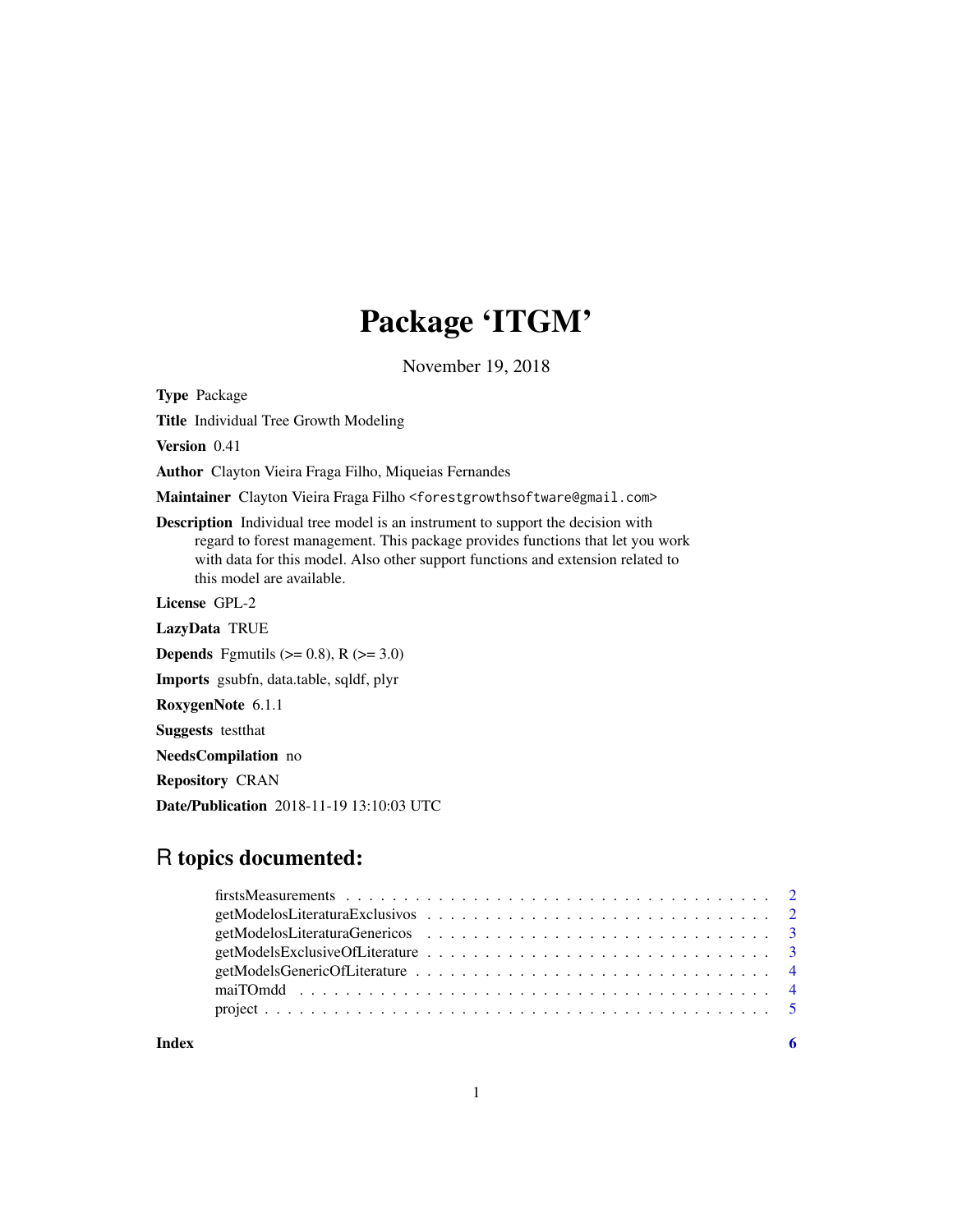#### <span id="page-1-0"></span>Description

this function generates a field "primeiraMedicao" that contains the lowest age for each item in the group both derived from dtFrame

#### Usage

firstsMeasurements(dtFrame, group = "parcela", age = "idadearred")

#### Arguments

| dtFrame | It is the database that contains the data                                   |
|---------|-----------------------------------------------------------------------------|
| group   | is the field that represents the groups default parcela                     |
| age     | default idade arred is the name of field containing the values of the group |

#### Value

data.frame dtFrame with the field "primeiraMedicao"

#### Examples

dtf = data.frame(  $grupo = c(1, 2, 3, 4, 1, 2, 3, 4),$ medicoes= c(10,20,30,40,5,30,1,52)) firstsMeasurements(dtf, group = "grupo", age = "medicoes")

getModelosLiteraturaExclusivos

*get Models Literature Exclusives*

#### Description

This function creates and returns an array with the usual models mapped to the mapping vector

#### Usage

```
getModelosLiteraturaExclusivos(mapeamento = c("idade1", "idade2", "bai1",
 "s"))
```
#### Arguments

mapeamento list of names fields of database will work "idade1", "idade2", "bai1", "s"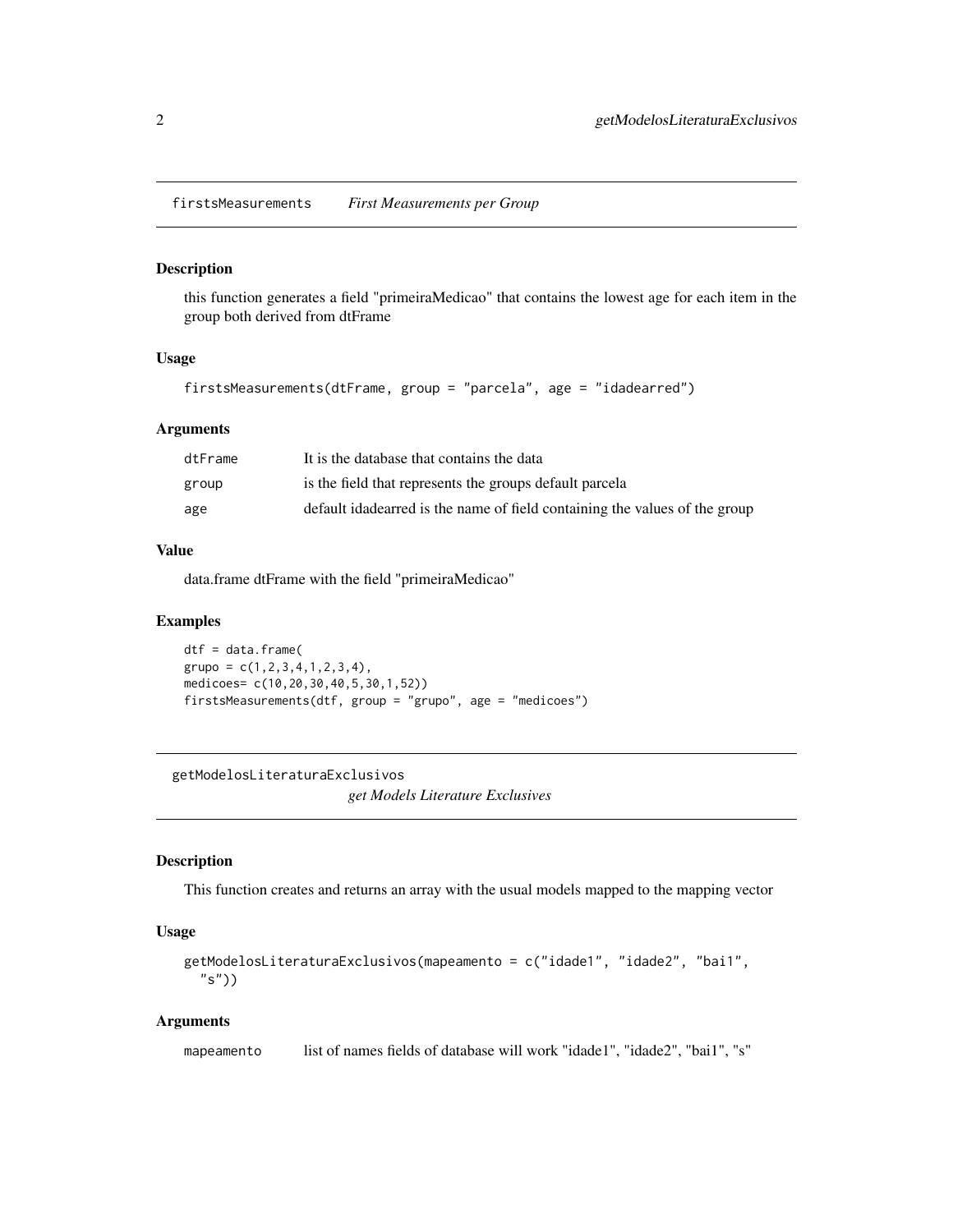#### <span id="page-2-0"></span>Value

will be returned list of function with exclusive model

getModelosLiteraturaGenericos *get Generic Model Literature*

#### Description

This function creates and returns an array with the usual models of literature

#### Usage

getModelosLiteraturaGenericos()

#### Value

will be returned list of models generic

getModelsExclusiveOfLiterature *get Models Literature Exclusives*

#### Description

This function creates and returns an array with the usual models mapped to the mapping vector

#### Usage

```
getModelsExclusiveOfLiterature(mapper = c("idade1", "idade2", "bai1",
 "s")
```
#### Arguments

mapper list of names fields of database will work "idade1", "idade2", "bai1", "s"

#### Value

will be returned list of function with exclusive model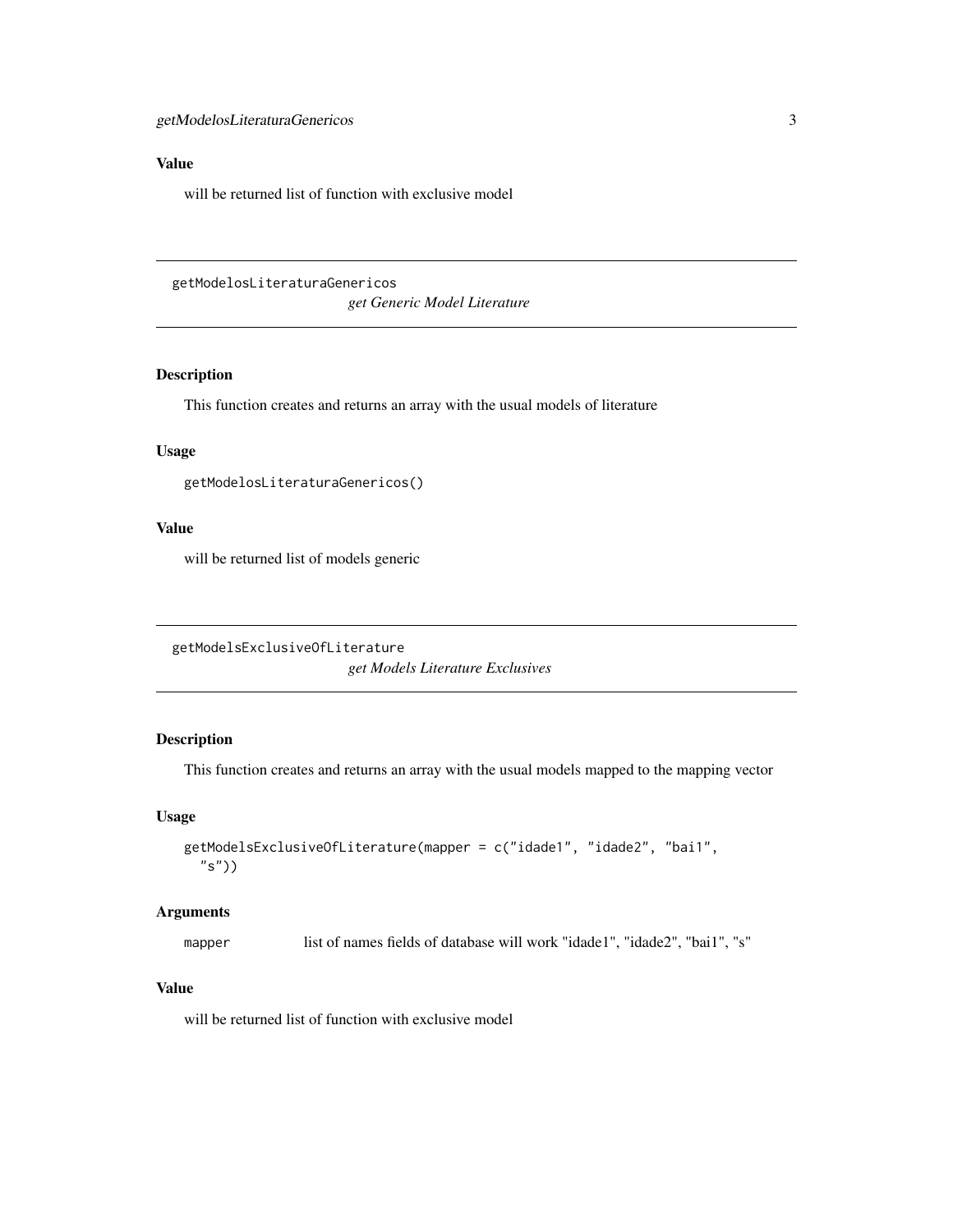```
getModelsGenericOfLiterature
```
*get Generic Model Literature*

#### Description

This function creates and returns an array with the usual models of literature

#### Usage

```
getModelsGenericOfLiterature()
```
#### Value

will be returned list of models generic

maiTOmdd *Individual Tree Model to Diameter Distribution Model*

#### Description

this function add fields to returned base "inventario" in order to make it usable for diameter distribution models

#### Usage

```
maiTOmdd(projeto, talhao, parcela, fila, cova, fuste, idade, dap, volume,
 espacamento, amplitude = 1, verbose = FALSE)
```
#### Arguments

| projeto     | is the field that contains the cod project of individuals                                                                  |
|-------------|----------------------------------------------------------------------------------------------------------------------------|
| talhao      | is the field that contains the cod of project subdivision                                                                  |
| parcela     | is the field that contains the cod of talhao subdivision                                                                   |
| fila        | is the field that contains the cod row where the tree is                                                                   |
| cova        | is the field that contains the cod pit where the tree is                                                                   |
| fuste       | is the field that contains the cod shaft of tree                                                                           |
| idade       | is the field that contains the age of individuals the observation                                                          |
| dap         | is the field that contains the diameter of individuals the observation                                                     |
| volume      | is the field that contains the volume of individuals the observation                                                       |
| espacamento | is the field that contains the distance in METROS between one and another<br>individual for ex.: $c("3 x 3", "3, 3 x 3", $ |
| amplitude   | default 1 is the amplitude of diameter classes                                                                             |
| verbose     | use TRUE to status presentation                                                                                            |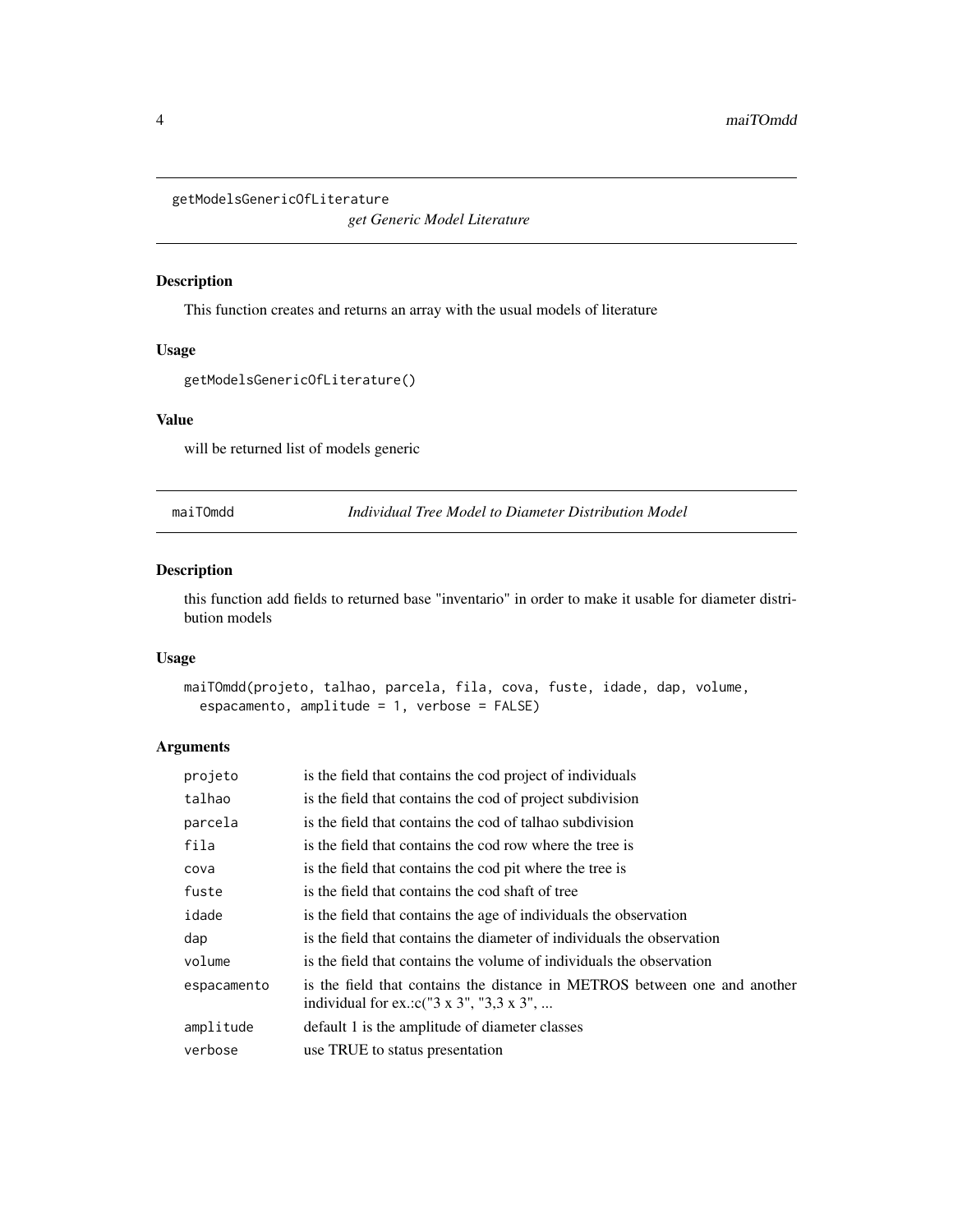#### <span id="page-4-0"></span>project 5 and 5 and 5 and 5 and 5 and 5 and 5 and 5 and 5 and 5 and 5 and 5 and 5 and 5 and 5 and 5 and 5 and 5

#### Value

data.table what is "inventario" with some added fields

#### project *Project Volume based in Ages*

#### Description

this function provides a list of volume projections in a future age or from one to another future age

#### Usage

```
project(firstAge = NaN, lastAge, fitDAP, fitHT, base,
mapper = list(age1 = "idade1", age2 = "idade2", dep1 = "dap1", dep2 ="dap2", ht1 = "ht1", ht2 = "ht2"), calcVolume = calculaVolumeDefault,
withoutBaseFields = F)
```
#### Arguments

| firstAge          | early age. if only one age use NaN                                                                  |
|-------------------|-----------------------------------------------------------------------------------------------------|
| lastAge           | late age for project or the age at which one wants to get the volume                                |
| fitDAP            | an adjustment of the return type of a function lm() from dap                                        |
| fitHT             | an adjustment of the return type of a function $\text{Im}()$ from ht                                |
| base              | a dataset to project                                                                                |
| mapper            | the mapping for the name of the old fields age, dap and ht in base                                  |
| calcVolume        | function to calc volume based base, dap e ht, default calcula Volume Default of<br><b>F</b> gmutils |
| withoutBaseFields |                                                                                                     |
|                   | want returned projected volume no contains the fields of the base? default no                       |